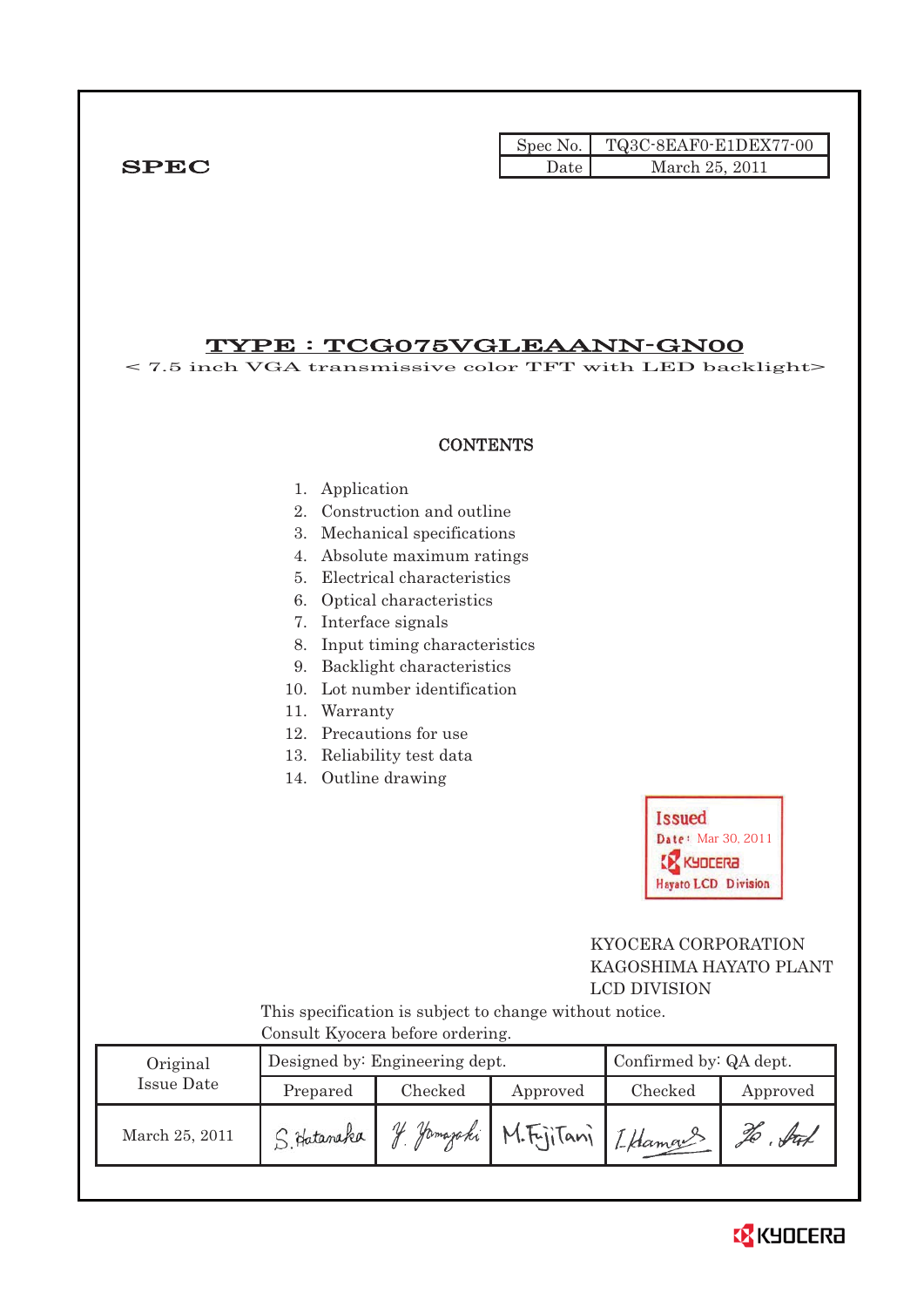# Warning

- 1. This Kyocera LCD module has been specifically designed for use only in electronic devices and industrial machines in the area of audio control, office automation, industrial control, home appliances, etc. The module should not be used in applications where the highest level of safety and reliability are required and module failure or malfunction of such module results in physical harm or loss of life, as well as enormous damage or loss. Such fields of applications include, without limitation, medical, aerospace, communications infrastructure, atomic energy control. Kyocera expressly disclaims any and all liability resulting in any way to the use of the module in such applications.
- 2. Customer agrees to indemnify, defend and hold Kyocera harmless from and against any and all actions, claims, damages, liabilities, awards, costs, and expenses, including legal expenses, resulting from or arising out of Customer's use, or sale for use, or Kyocera modules in applications.

# Caution

1. Kyocera shall have the right, which Customer hereby acknowledges, to immediately scrap or destroy tooling for Kyocera modules for which no Purchase Orders have been received from the Customer in a two-year period.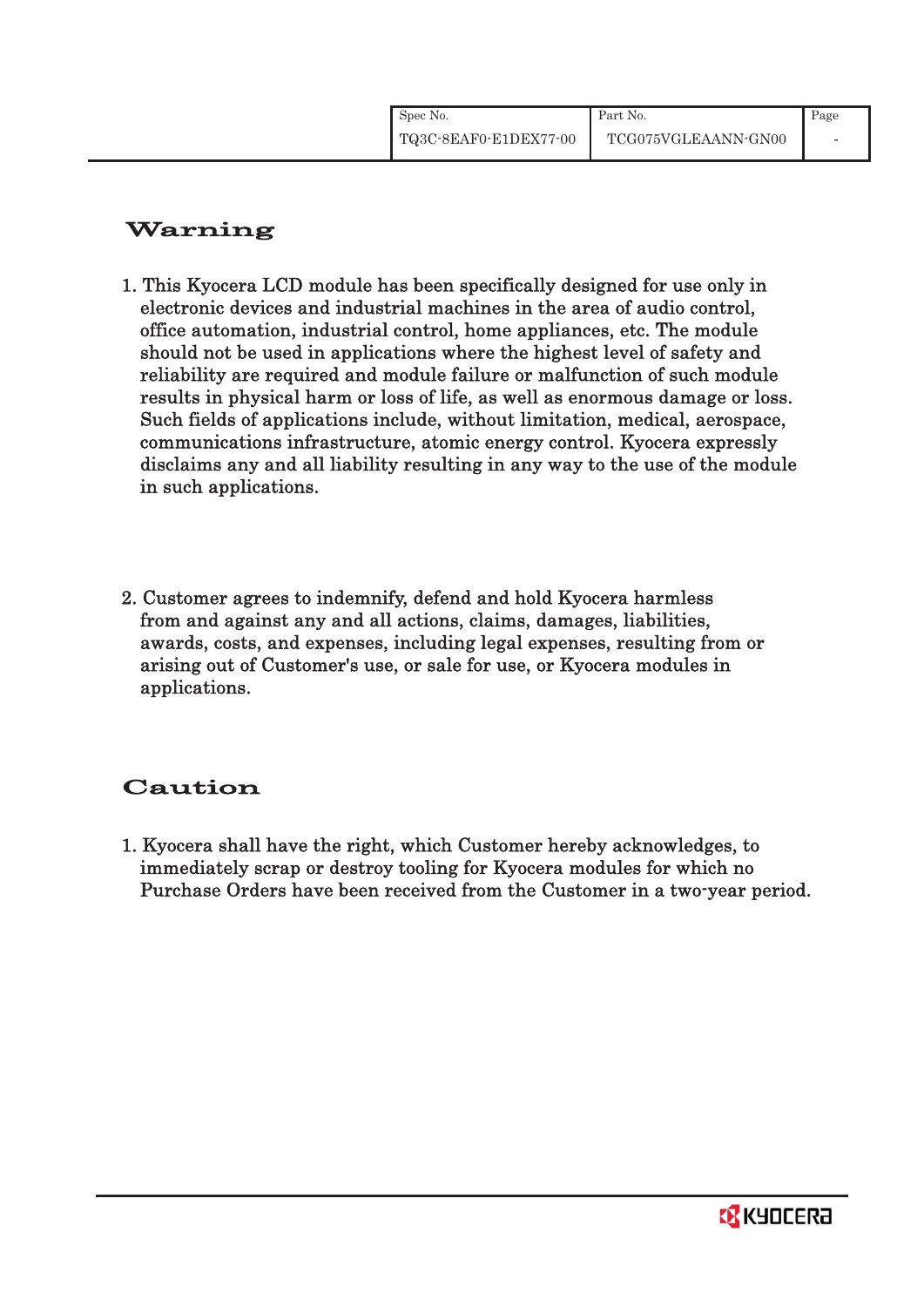

|         |                                                 |                                                             | Spec No.                                           |                                      | Part No.                                    |          | Page |
|---------|-------------------------------------------------|-------------------------------------------------------------|----------------------------------------------------|--------------------------------------|---------------------------------------------|----------|------|
|         |                                                 |                                                             | ${\bf TQ3C\text{-}SEAF0\text{-}E1DEX77\text{-}00}$ |                                      | $\operatorname{TCG075VGLEAANN\text{-}GN00}$ |          |      |
|         |                                                 |                                                             | Revision record                                    |                                      |                                             |          |      |
|         |                                                 | Designed by : Engineering dept.<br>Confirmed by $:QA$ dept. |                                                    |                                      |                                             |          |      |
|         | $\rm{Date}$<br>$\ensuremath{\mathrm{Prepared}}$ |                                                             | $\rm Checked$                                      | ${\Large\bf Approved}$               | ${\it Checked}$                             | Approved |      |
|         |                                                 |                                                             |                                                    |                                      |                                             |          |      |
|         |                                                 |                                                             |                                                    |                                      |                                             |          |      |
| Rev.No. | Date                                            | Page                                                        |                                                    | $\label{eq:2} \textbf{Descriptions}$ |                                             |          |      |
|         |                                                 |                                                             |                                                    |                                      |                                             |          |      |
|         |                                                 |                                                             |                                                    |                                      |                                             |          |      |
|         |                                                 |                                                             |                                                    |                                      |                                             |          |      |
|         |                                                 |                                                             |                                                    |                                      |                                             |          |      |
|         |                                                 |                                                             |                                                    |                                      |                                             |          |      |
|         |                                                 |                                                             |                                                    |                                      |                                             |          |      |
|         |                                                 |                                                             |                                                    |                                      |                                             |          |      |
|         |                                                 |                                                             |                                                    |                                      |                                             |          |      |
|         |                                                 |                                                             |                                                    |                                      |                                             |          |      |
|         |                                                 |                                                             |                                                    |                                      |                                             |          |      |
|         |                                                 |                                                             |                                                    |                                      |                                             |          |      |
|         |                                                 |                                                             |                                                    |                                      |                                             |          |      |
|         |                                                 |                                                             |                                                    |                                      |                                             |          |      |
|         |                                                 |                                                             |                                                    |                                      |                                             |          |      |
|         |                                                 |                                                             |                                                    |                                      |                                             |          |      |
|         |                                                 |                                                             |                                                    |                                      |                                             |          |      |
|         |                                                 |                                                             |                                                    |                                      |                                             |          |      |
|         |                                                 |                                                             |                                                    |                                      |                                             |          |      |
|         |                                                 |                                                             |                                                    |                                      |                                             |          |      |
|         |                                                 |                                                             |                                                    |                                      |                                             |          |      |
|         |                                                 |                                                             |                                                    |                                      |                                             |          |      |
|         |                                                 |                                                             |                                                    |                                      |                                             |          |      |
|         |                                                 |                                                             |                                                    |                                      |                                             |          |      |
|         |                                                 |                                                             |                                                    |                                      |                                             |          |      |
|         |                                                 |                                                             |                                                    |                                      |                                             |          |      |
|         |                                                 |                                                             |                                                    |                                      |                                             |          |      |
|         |                                                 |                                                             |                                                    |                                      |                                             |          |      |
|         |                                                 |                                                             |                                                    |                                      |                                             |          |      |
|         |                                                 |                                                             |                                                    |                                      |                                             |          |      |
|         |                                                 |                                                             |                                                    |                                      |                                             |          |      |
|         |                                                 |                                                             |                                                    |                                      |                                             |          |      |
|         |                                                 |                                                             |                                                    |                                      |                                             |          |      |
|         |                                                 |                                                             |                                                    |                                      |                                             |          |      |
|         |                                                 |                                                             |                                                    |                                      |                                             |          |      |
|         |                                                 |                                                             |                                                    |                                      |                                             |          |      |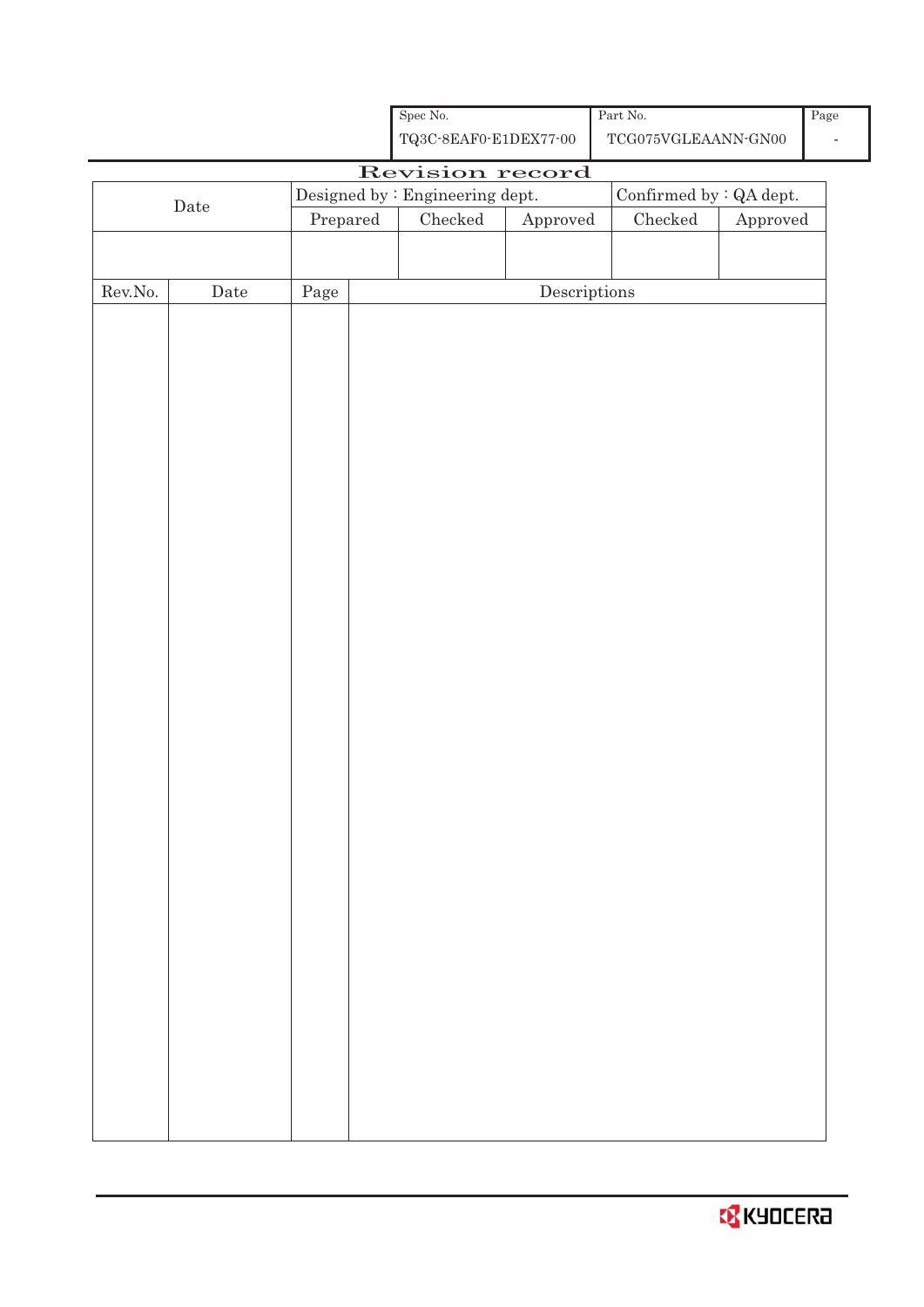| Spec No.              | Part No.            | Page |
|-----------------------|---------------------|------|
| TQ3C-8EAF0-E1DEX77-00 | TCG075VGLEAANN-GN00 |      |

# 1. Application

This document defines the specification of TCG075VGLEAANN-GN00. (RoHS Compliant)

#### 2. Construction and outline

| LCD                | : Transmissive color dot matrix type TFT             |
|--------------------|------------------------------------------------------|
| Backlight system   | : LED                                                |
| Polarizer          | : Glare treatment                                    |
| Additional circuit | : Timing controller, Power supply $(3.3V)$ input)    |
|                    | (without constant current circuit for LED Backlight) |

## 3. Mechanical specifications

| <b>Item</b>                            | Specification                                      | Unit |
|----------------------------------------|----------------------------------------------------|------|
| Outline dimensions<br>$\left(1\right)$ | $184(W)\times 139.8(H)\times 12.7(D)$              | mm   |
| Active area                            | 151.68(W)×113.76(H)<br>(18.9cm/7.5 inch(Diagonal)) | mm   |
| Effective viewing area                 | $153.7(W)\times115.8(H)$                           | mm   |
| Dot format                             | $640 \times (B,G,R)(W) \times 480(H)$              | dot  |
| Dot pitch                              | $0.079(W)\times0.237(H)$                           | mm   |
| 2)<br>Base color                       | Normally White                                     |      |
| Mass                                   | (340)                                              | g    |

1) Projection not included. Please refer to outline for details.

2) Due to the characteristics of the LCD material, the color varies with environmental temperature.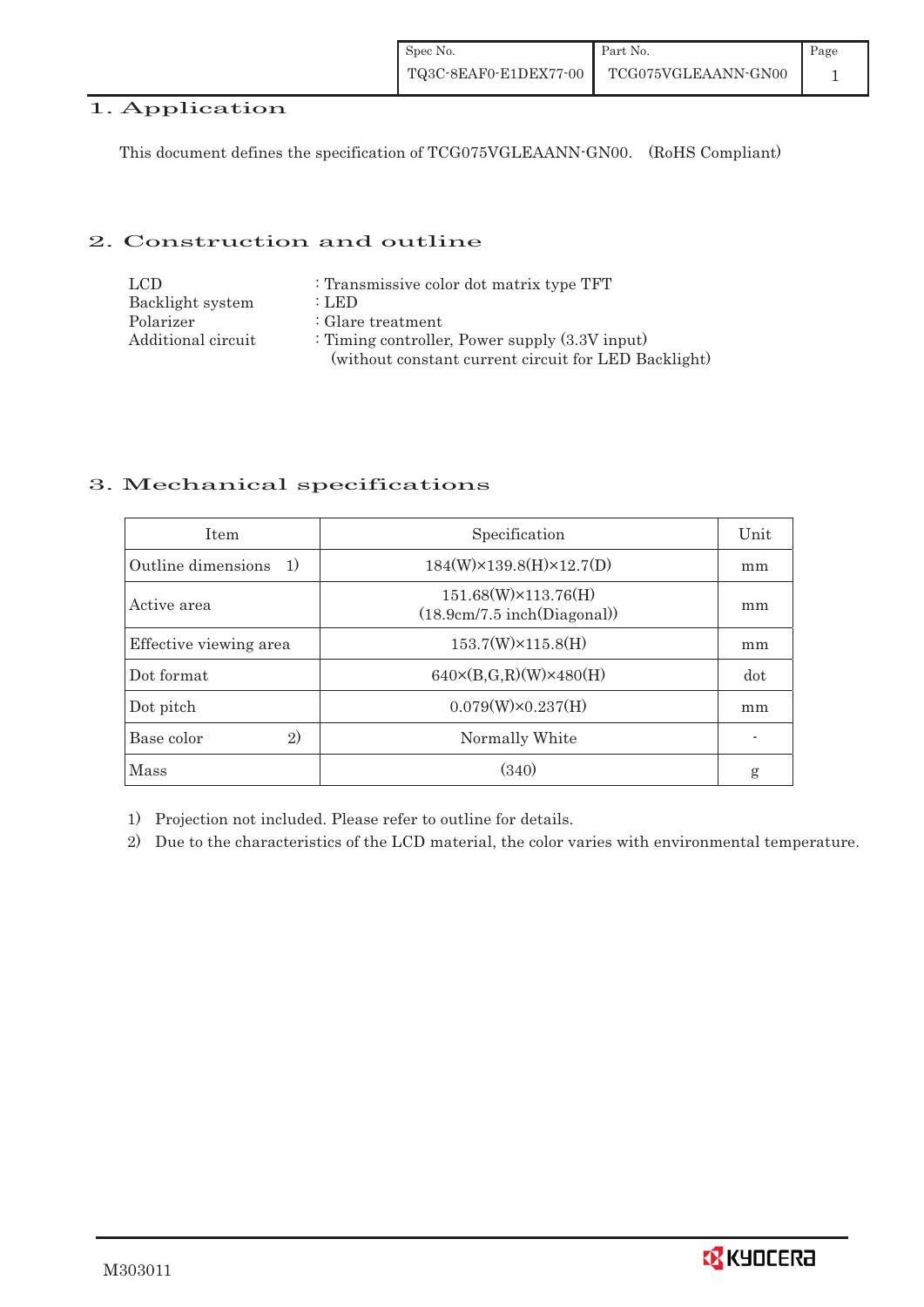### 4. Absolute maximum ratings

4-1.Electrical absolute maximum ratings

| Item                 |         | Symbol       | Min.           | Max.    | Unit |
|----------------------|---------|--------------|----------------|---------|------|
| Supply voltage       |         | Vdd          |                | 4.0     |      |
| Input signal voltage |         | $\rm V_{IN}$ | $-0.3$         | $6.0\,$ |      |
| LED forward current  | $2)$ 3) |              | $\blacksquare$ | 100     | mA   |

- 1) Input signal : CK,  $R0 \sim R5$ ,  $G0 \sim G5$ ,  $B0 \sim B5$ ,  $H_{\text{SYNC}}$ ,  $V_{\text{SYNC}}$ ,  $ENAB$ ,  $R/L$ ,  $U/D$
- 2) For each "AN-CA"
- 3) Do not apply reversed voltage.

## 4-2. Environmental absolute maximum ratings

| <b>Item</b>           |    | Symbol                   | Min.  | Max. | Unit      |
|-----------------------|----|--------------------------|-------|------|-----------|
| Operating temperature | 1) | Top                      | $-20$ | 70   | $\circ$ C |
| Storage temperature   | 2) | T <sub>STO</sub>         | $-30$ | 80   | $\circ$ C |
| Operating humidity    | 3) | $H_{OP}$                 | 10    | 4)   | %RH       |
| Storage humidity      | 3) | <b>H</b> <sub>sto</sub>  | 10    | 4)   | %RH       |
| Vibration             |    | $\overline{\phantom{a}}$ | 5)    | 5)   |           |
| Shock                 |    |                          | 6)    | 6)   |           |

- 1) Operating temperature means a temperature which operation shall be guaranteed. Since display performance is evaluated at 25°C, another temperature range should be confirmed.
- 2) Temp. =  $-30^{\circ}$ C $<$ 48h, Temp. =  $80^{\circ}$ C $<$ 168h

Store LCD at normal temperature/humidity. Keep them free from vibration and shock. An LCD that is kept at a low or a high temperature for a long time can be defective due to other conditions, even if the low or high temperature satisfies the standard. (Please refer to "Precautions for Use" for details.)

- 3) Non-condensing
- 4) Temp.  $\leq 40^{\circ}$ C, 85%RH Max.

Temp. >  $40^{\circ}$ C, Absolute humidity shall be less than 85%RH at 40 $^{\circ}$ C.

 $5)$ 

| Frequency       | $10\sim55$ Hz     | Acceleration value         |
|-----------------|-------------------|----------------------------|
| Vibration width | $0.15$ mm         | $(0.3{\sim}9~{\rm m/s^2})$ |
| Interval        | $10 - 55 - 10$ Hz | 1 minutes                  |

2 hours in each direction X, Y, Z (6 hours total) EIAJ ED-2531

6) Acceleration: 490 m/s2, Pulse width: 11 ms 3 times in each direction:  $\pm X$ ,  $\pm Y$ ,  $\pm Z$ EIAJ ED-2531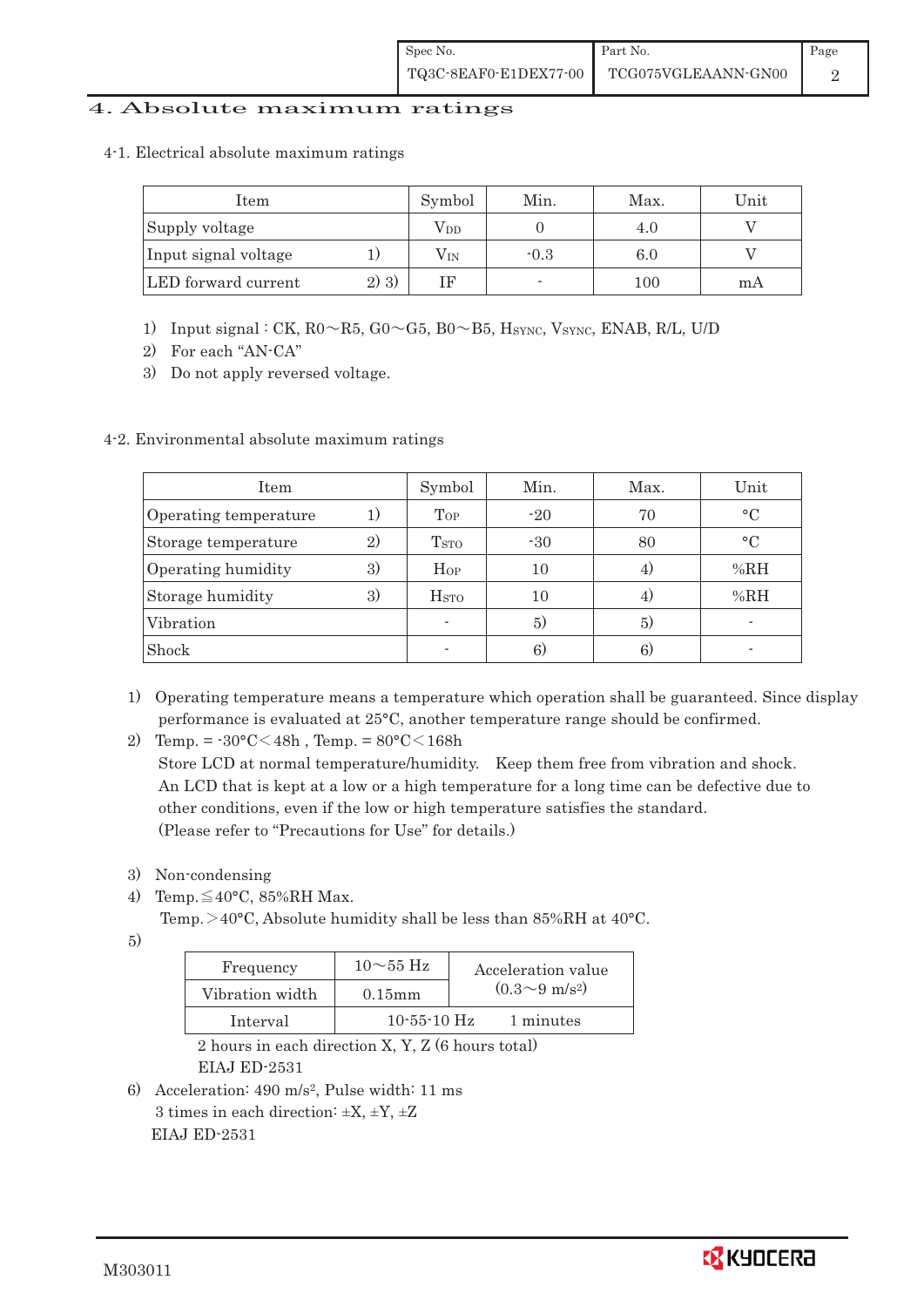| Spec No. | Part No.                                  | Page |
|----------|-------------------------------------------|------|
|          | TQ3C-8EAF0-E1DEX77-00 TCG075VGLEAANN-GN00 |      |

## 5. Electrical characteristics

|                                 |                        |                |                          |       | Temp. = $-20 \sim 70$ °C |                |
|---------------------------------|------------------------|----------------|--------------------------|-------|--------------------------|----------------|
| Item                            | Symbol                 | Condition      | Min.                     | Typ.  | Max.                     | Unit           |
| Supply voltage<br>1)            | <b>V</b> <sub>DD</sub> | $\overline{a}$ | 3.0                      | 3.3   | 3.6                      | $\overline{V}$ |
| Current consumption             | I <sub>DD</sub>        | 2)             | $\overline{\phantom{0}}$ | (160) | (210)                    | mA             |
| Permissive input ripple voltage | $\rm V_{RP}$           | $\overline{a}$ | $\overline{\phantom{a}}$ |       | 100                      | $mVp-p$        |
|                                 | $\rm V_{II}$           | "Low" level    | $\Omega$                 |       | 0.3V <sub>DD</sub>       | $\rm _V$       |
| 3)<br>Input signal voltage      | $\rm V_{IH}$           | "High" level   | 0.7V <sub>DD</sub>       |       | $\operatorname{V_{DD}}$  |                |

1) V<sub>DD</sub>-turn-on conditions



2) Display pattern:



3) Input signal : CK,  $R0 \sim R5$ ,  $G0 \sim G5$ ,  $B0 \sim B5$ ,  $H<sub>SYNC</sub>$ ,  $V<sub>SYNC</sub>$ ,  $ENAB$ ,  $R/L$ ,  $U/D$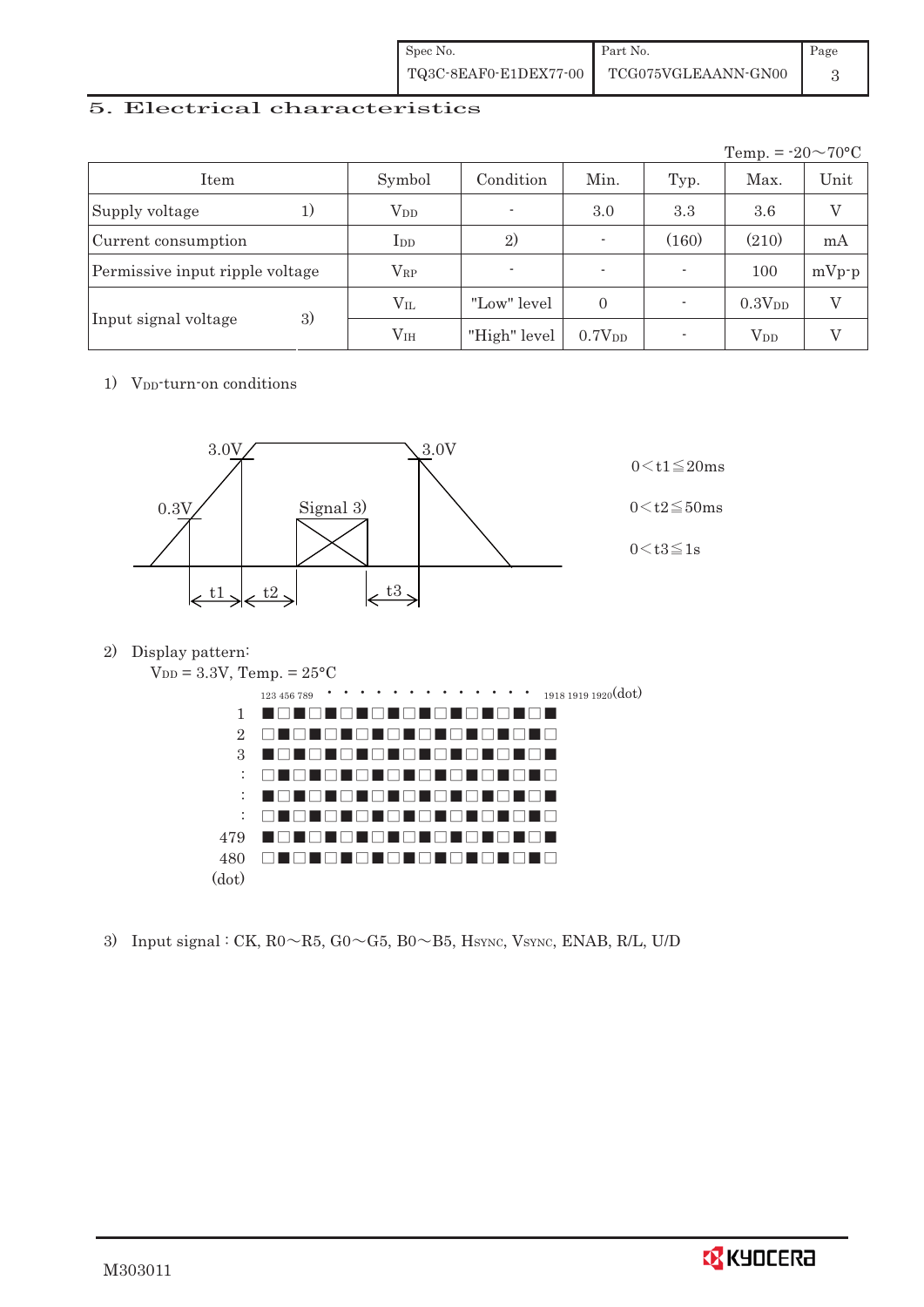| Spec No.              | Part No.            | Page |
|-----------------------|---------------------|------|
| TQ3C-8EAF0-E1DEX77-00 | TCG075VGLEAANN-GN00 |      |

# 6. Optical characteristics

|  | Measuring spot = $\phi$ 6.0mm, Temp. = 25°C |  |
|--|---------------------------------------------|--|
|--|---------------------------------------------|--|

| Item                                  |       | Symbol         | Condition                   | Min.                     | Typ.   | Max.                     | Unit                     |  |
|---------------------------------------|-------|----------------|-----------------------------|--------------------------|--------|--------------------------|--------------------------|--|
|                                       | Rise  | $\tau_r$       | $\theta = \phi = 0^{\circ}$ | $\overline{\phantom{0}}$ | (15)   | $\overline{a}$           | ms                       |  |
| Response time                         | Down  | T d            | $\theta = \phi = 0^{\circ}$ | $\overline{\phantom{a}}$ | (20)   | ٠                        | ms                       |  |
|                                       |       | $\theta$ UPPER |                             |                          | (80)   |                          |                          |  |
| Viewing angle range<br>View direction |       | $\theta$ LOWER | $CR \ge 5$                  | $\overline{\phantom{a}}$ | (80)   |                          | deg.                     |  |
| $: 6$ o'clock                         |       | $\phi$ LEFT    |                             |                          | (80)   | $\overline{\phantom{a}}$ |                          |  |
| (Gray inversion)                      |       | $\phi$ RIGHT   |                             | $\overline{\phantom{a}}$ | (80)   | $\overline{\phantom{a}}$ | deg.                     |  |
| Contrast ratio                        |       | CR             | $\theta = \phi = 0^{\circ}$ | 300                      | 500    | $\overline{a}$           | $\overline{\phantom{a}}$ |  |
| <b>Brightness</b>                     |       | $\mathbf{L}$   | IF=60mA/Line                | (280)                    | (400)  |                          | cd/m <sup>2</sup>        |  |
|                                       | Red   | $\mathbf X$    | $\theta = \phi = 0^{\circ}$ | (0.55)                   | (0.60) | (0.65)                   |                          |  |
|                                       |       | y              |                             | (0.30)                   | (0.35) | (0.40)                   |                          |  |
|                                       |       | $\mathbf X$    |                             | (0.29)                   | (0.34) | (0.39)                   |                          |  |
| Chromaticity                          | Green | У              | $\theta = \phi = 0^{\circ}$ | (0.52)                   | (0.57) | (0.62)                   |                          |  |
| coordinates                           |       | $\mathbf X$    | $\theta = \phi = 0^{\circ}$ | (0.10)                   | (0.15) | (0.20)                   |                          |  |
|                                       | Blue  | y              |                             | (0.09)                   | (0.14) | (0.19)                   |                          |  |
|                                       |       | $\mathbf X$    |                             | (0.27)                   | (0.32) | (0.37)                   |                          |  |
|                                       | White | y              | $\theta = \phi = 0^{\circ}$ | (0.30)                   | (0.35) | (0.40)                   |                          |  |

#### 6-1. Definition of contrast ratio

$$
CR(Contrast ratio) = \frac{Brightness with all pixels "White" }{Brightness with all pixels "Black" }
$$

# 6-2. Definition of response time



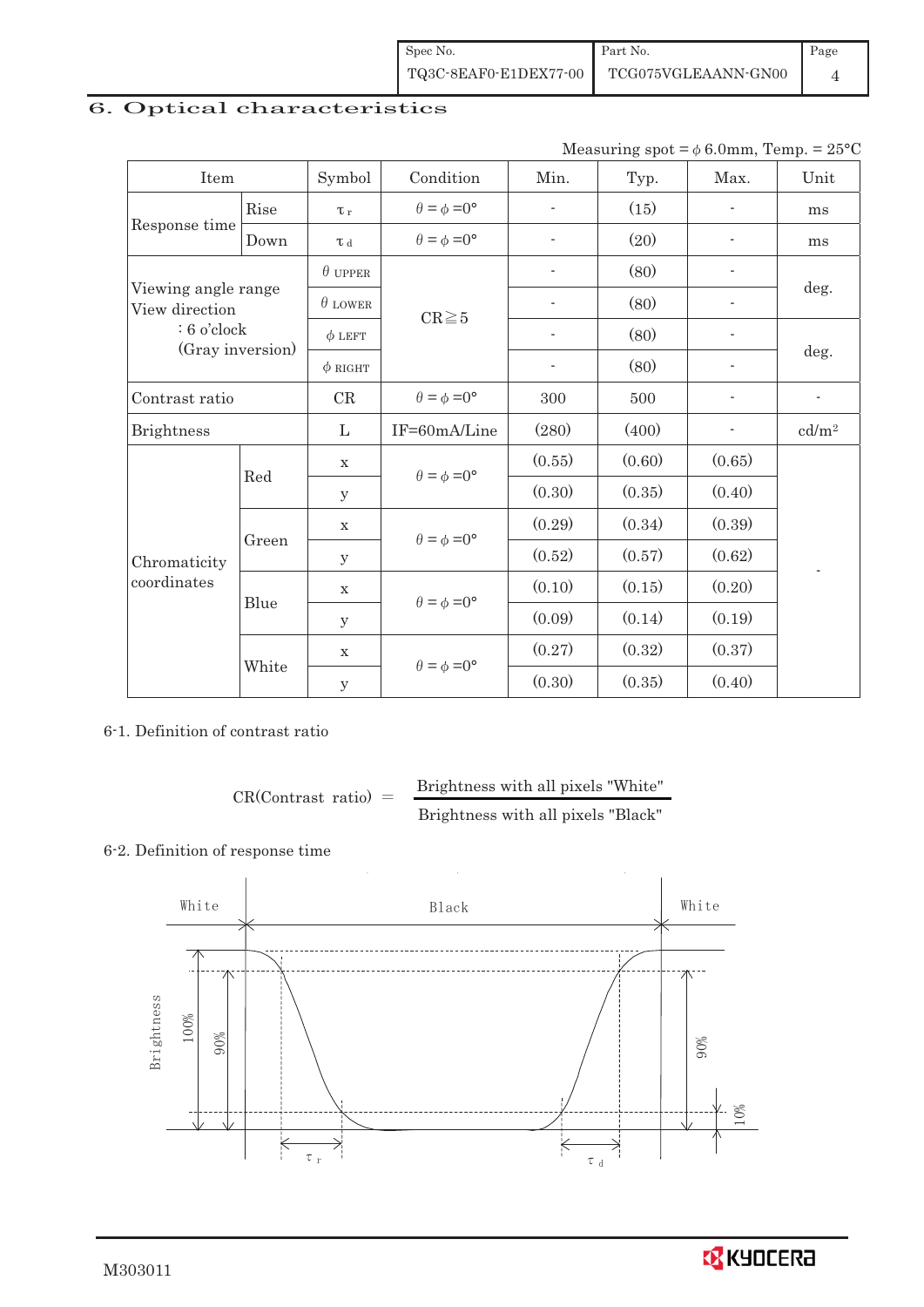| Spec No.              | Part No.            | Page |
|-----------------------|---------------------|------|
| TQ3C-8EAF0-E1DEX77-00 | TCG075VGLEAANN-GN00 |      |



6-4. Brightness measuring points



- 1) Rating is defined on the average in the viewing area. (measured point  $1~>5$ )
- 2) Measured 30 minutes after the LED is powered on. (Ambient temp. = 25°C)

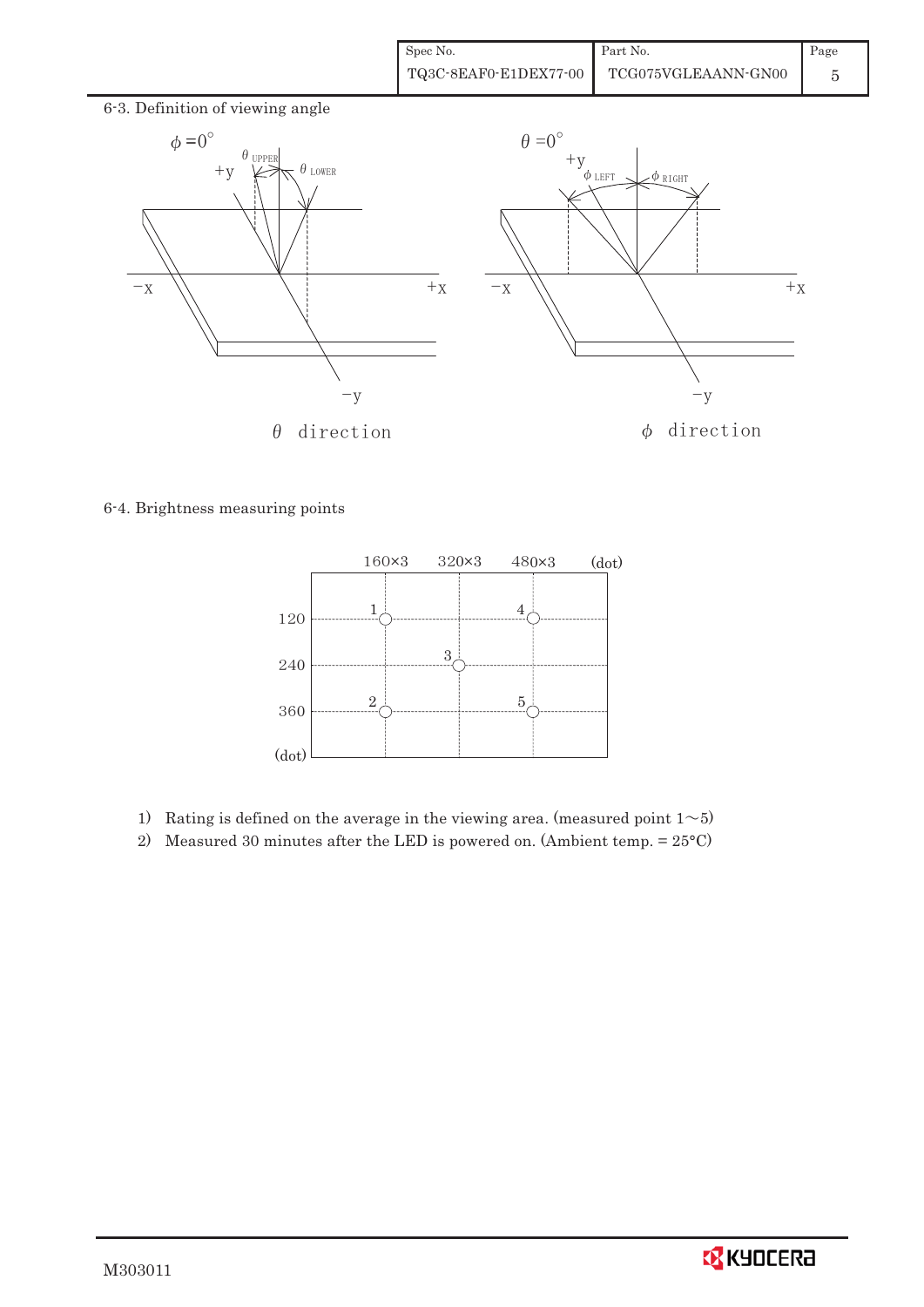Spec No. TQ3C-8EAF0-E1DEX77-00 Part No. TCG075VGLEAANN-GN00 Page 6

# 7. Interface signals

7-1. LCD

| No.              | Symbol                   | Description                                                                      | I/O                      | <b>Note</b> |
|------------------|--------------------------|----------------------------------------------------------------------------------|--------------------------|-------------|
| 1                | GND                      | <b>GND</b>                                                                       |                          |             |
| $\overline{2}$   | <b>CK</b>                | Clock signal for sampling each data signal                                       | $\mathbf I$              |             |
| 3                | <b>H</b> sync            | Horizontal synchronous signal (negative)                                         | $\rm I$                  |             |
| $\overline{4}$   | <b>V</b> <sub>SYNC</sub> | Vertical synchronous signal (negative)                                           | I                        |             |
| $\overline{5}$   | GND                      | <b>GND</b>                                                                       |                          |             |
| $\overline{6}$   | R <sub>0</sub>           | RED data signal (LSB)                                                            | I                        |             |
| $\sqrt{ }$       | R1                       | RED data signal                                                                  | $\rm I$                  |             |
| 8                | R2                       | RED data signal                                                                  | I                        |             |
| $\boldsymbol{9}$ | R3                       | RED data signal                                                                  | $\rm I$                  |             |
| 10               | R <sub>4</sub>           | RED data signal                                                                  | $\rm I$                  |             |
| 11               | ${\rm R}5$               | RED data signal (MSB)                                                            | $\rm I$                  |             |
| 12               | <b>GND</b>               | <b>GND</b>                                                                       | $\overline{\phantom{a}}$ |             |
| 13               | G <sub>0</sub>           | GREEN data signal (LSB)                                                          | $\mathbf I$              |             |
| 14               | G <sub>1</sub>           | GREEN data signal                                                                | $\overline{I}$           |             |
| 15               | G2                       | GREEN data signal                                                                | T                        |             |
| 16               | G <sub>3</sub>           | <b>GREEN</b> data signal                                                         | $\overline{I}$           |             |
| 17               | G <sub>4</sub>           | GREEN data signal                                                                | I                        |             |
| 18               | G <sub>5</sub>           | GREEN data signal (MSB)                                                          | I                        |             |
| 19               | <b>GND</b>               | <b>GND</b>                                                                       |                          |             |
| $20\,$           | B <sub>0</sub>           | BLUE data signal (LSB)                                                           | $\mathbf I$              |             |
| 21               | B1                       | BLUE data signal                                                                 | $\rm I$                  |             |
| 22               | B2                       | BLUE data signal                                                                 | $\rm I$                  |             |
| 23               | B <sub>3</sub>           | BLUE data signal                                                                 | $\mathbf I$              |             |
| 24               | B <sub>4</sub>           | BLUE data signal                                                                 | $\rm I$                  |             |
| 25               | B5                       | BLUE data signal (MSB)                                                           | $\rm I$                  |             |
| 26               | <b>GND</b>               | <b>GND</b>                                                                       | $\mathcal{L}$            |             |
| 27               | <b>ENAB</b>              | Signal to settle the horizontal display position (positive)                      | I                        | 1)          |
| 28               | $V_{DD}$                 | 3.3V power supply                                                                |                          |             |
| 29               | $V_{DD}$                 | 3.3V power supply                                                                | $\overline{\phantom{a}}$ |             |
| 30               | R/L                      | Horizontal display mode select signal<br>L: Normal, H: Left / Right reverse mode | T                        | 2)          |
| 31               | U/D                      | Vertical display mode select signal<br>H: Normal, L: Up / Down reverse mode      | T                        | 2)          |
| 32               | NC                       | $\rm No$ $\rm connect$                                                           | $\overline{\phantom{a}}$ |             |
| 33               | <b>GND</b>               | <b>GND</b>                                                                       | $\overline{\phantom{a}}$ |             |

Recommended matching FFC or FPC  $\qquad$  : 0.5mm pitch

 $\rm LCD~connector \qquad \qquad : \quad IMSA\mbox{-}9632S\mbox{-}33Z02\mbox{-}GF1 \qquad \qquad (IRISO)$ 

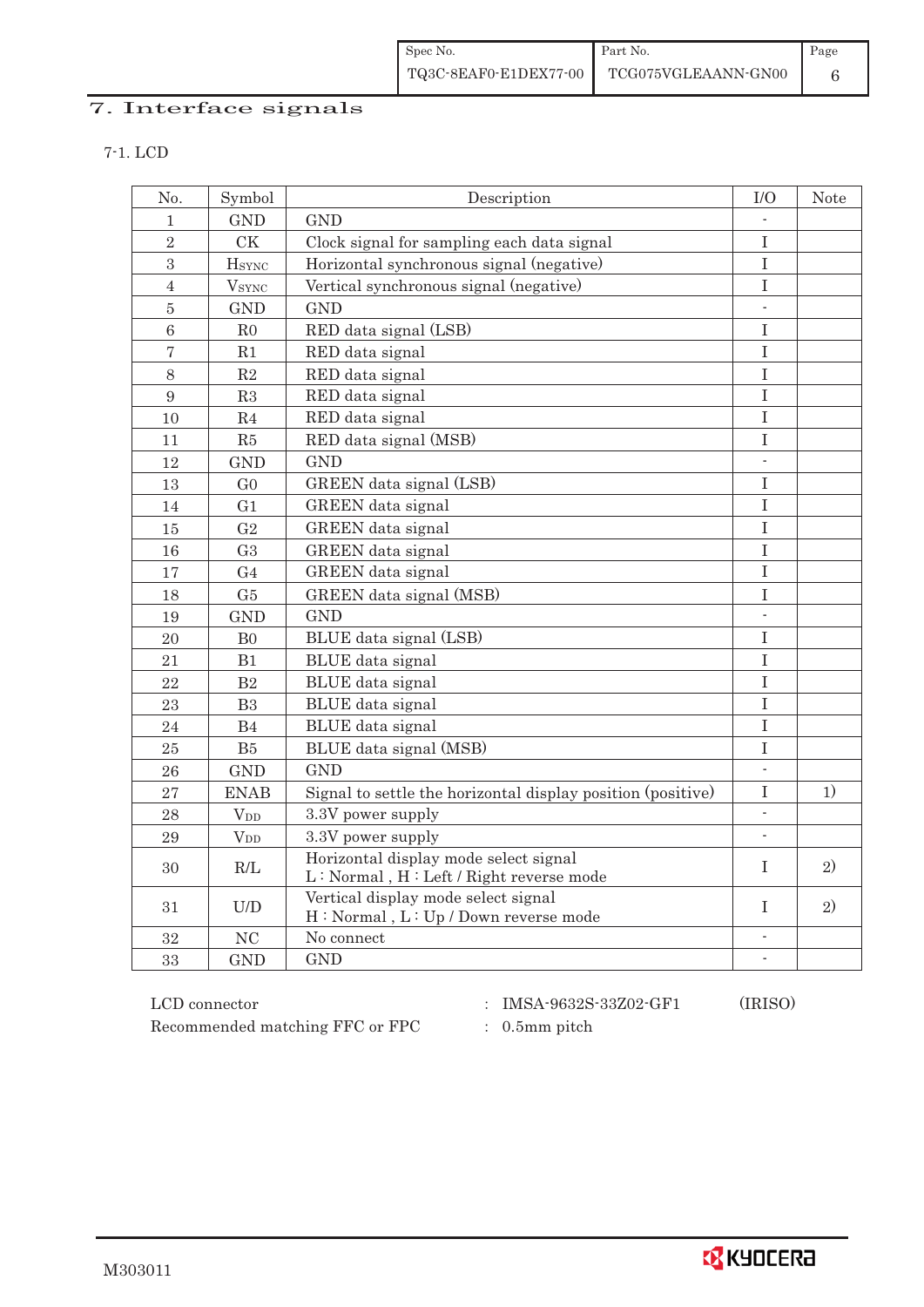| Spec No.              | Part No.            | Page |
|-----------------------|---------------------|------|
| TQ3C-8EAF0-E1DEX77-00 | TCG075VGLEAANN-GN00 |      |

 1) The horizontal display start timing is settled in accordance with a rising timing of ENAB signal. In case ENAB is fixed "Low", the horizontal start timing is determined. Don't keep ENAB "High" during operation.

2)



## $7-2.$  LED

| No. | Symbol | Description |
|-----|--------|-------------|
|     | AN1    | Anode 1     |
| 2   | AN2    | Anode 2     |
| 3   | CA1    | Cathode 1   |
|     | $C_A2$ | Cathode 2   |

| LCD side connector             | $\therefore$ PHR-4               | (JST) |
|--------------------------------|----------------------------------|-------|
| Recommended matching connector |                                  |       |
|                                | $:B4B-PH-SM4-TB$                 | (JST) |
|                                | : $B4B$ -PH-SM4-TB(LF)(SN) (JST) |       |
|                                | $:$ S4B-PH-SM4-TB                | (JST) |
|                                | $:$ S4B-PH-SM4-TB(LF)(SN) (JST)  |       |
|                                |                                  |       |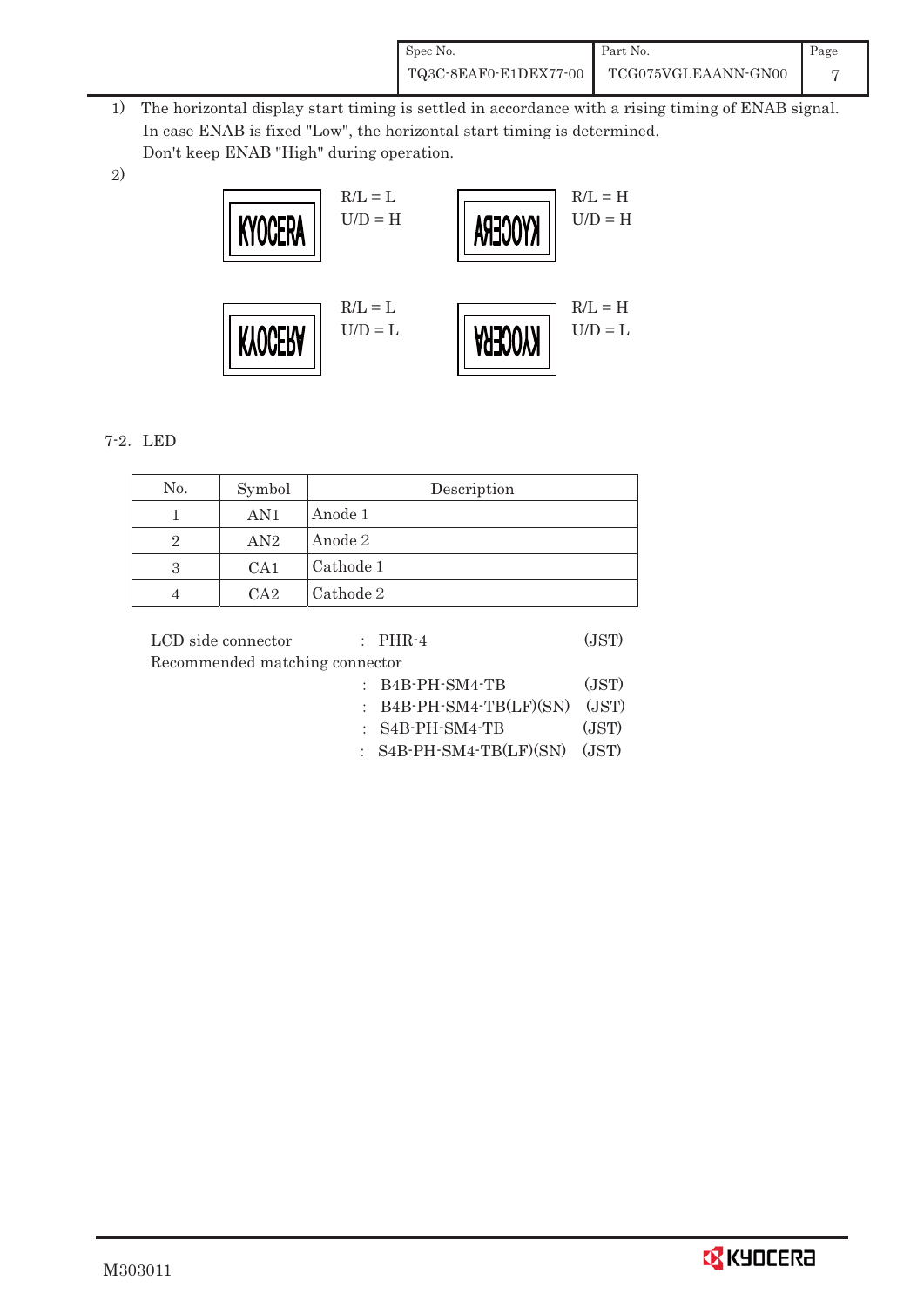## 8. Input timing characteristics

|                                      | Item        | Symbol     | Min     | Typ               | Max          | Unit                                                                                                                                                | <b>Note</b> |
|--------------------------------------|-------------|------------|---------|-------------------|--------------|-----------------------------------------------------------------------------------------------------------------------------------------------------|-------------|
|                                      | Frequency   | 1/Tc       | (22.66) | (25.18)           | (27.69)      | MHz                                                                                                                                                 |             |
| Clock                                | Duty ratio  | Tch/Tc     | (40)    | (50)              | (60)         | $\frac{0}{0}$<br>ns<br>ns<br>$\mu$ S<br>(850)<br>clock<br>(200)<br>clock<br>(560)<br>line<br>(34)<br>line<br>clock<br>$(Tc-10)$<br>ns<br>ns<br>line |             |
|                                      | Set up time | Tds        | (5)     |                   |              |                                                                                                                                                     |             |
| Data                                 | Hold time   | Tdh        | (10)    |                   |              |                                                                                                                                                     |             |
| Horizontal sync.<br>signal           |             | TH         | (30.0)  | (31.8)            |              |                                                                                                                                                     |             |
|                                      | Cycle       |            | (770)   | (800)             |              |                                                                                                                                                     |             |
|                                      | Pulse width | THp        | (2)     | (96)              |              |                                                                                                                                                     |             |
| Vertical sync.                       | Cycle       | TV         | (515)   | (525)             |              |                                                                                                                                                     |             |
| signal                               | Pulse width | TVp        | (2)     |                   |              |                                                                                                                                                     |             |
| Horizontal display period            |             | THd        | (640)   |                   |              |                                                                                                                                                     |             |
| Hsync, Clock phase difference        |             | THc        | (10)    |                   |              |                                                                                                                                                     |             |
| Hsync-Vsync. phase difference        |             | TVh        | (2Tc)   | $\qquad \qquad -$ | $(TH-THp-1)$ |                                                                                                                                                     |             |
| Vertical sync. signal start position |             | <b>TVs</b> | (34)    |                   |              |                                                                                                                                                     |             |
| Vertical display period              |             | TVd        | (480)   |                   |              | line                                                                                                                                                |             |

#### 8-1. Timing characteristics

1) In case of lower frequency, the deterioration of the display quality, flicker etc., may occur.

## 8-2. Horizontal display position

|                                          | Item        | Symbol                           | Min   | Typ | Max        | Unit  | Note |
|------------------------------------------|-------------|----------------------------------|-------|-----|------------|-------|------|
| Enable signal                            | Set up time | Tes                              | (5)   |     | $(Tc-10)$  | ns    |      |
|                                          | Pulse width | (2)<br>$(TH-10)$<br>(640)<br>Tep | clock |     |            |       |      |
| $HSYNC$ – Enable signal phase difference |             | The                              | (44)  |     | $(TH-664)$ | clock |      |

1) When ENAB is fixed at "Low", the display starts from the data of C104(clock) as shown in 8-5.

2) The horizontal display position is determined by ENAB signal.

8-3. Vertical display position

- 1) The vertical display position (TVs) is 34th line.
- 2) ENAB signal is independent of vertical display position.

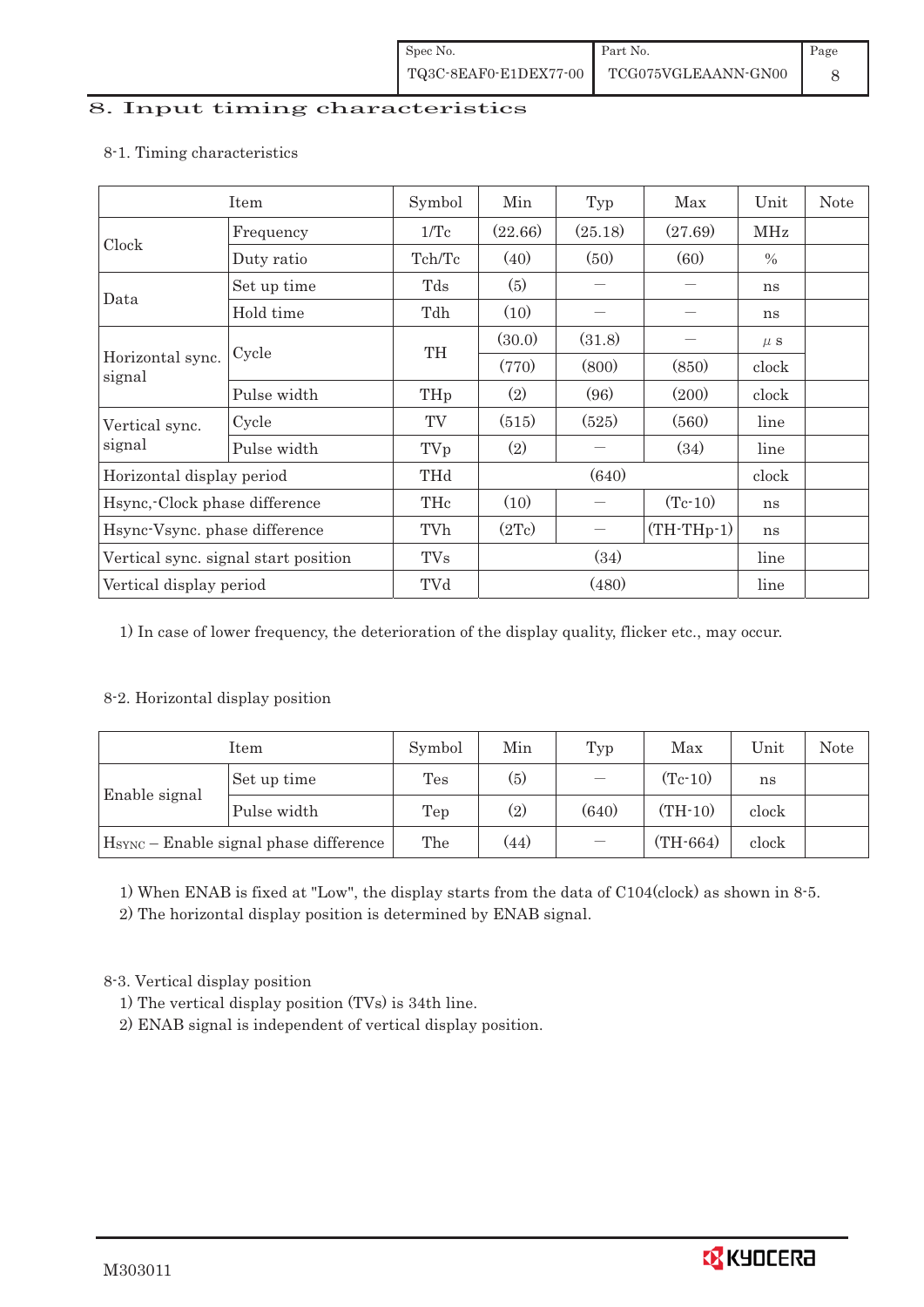| Spec No.              | Part No.            | Page |
|-----------------------|---------------------|------|
| TQ3C-8EAF0-E1DEX77-00 | TCG075VGLEAANN-GN00 |      |

8-4. Input Data Signals and Display position on the screen



#### 8-5. Input timing characteristics



- 1) When ENAB is fixed at "Low", the display starts from the data of C104(Clock).
- 2) The vertical display position(TVs) is fixed at 34th line.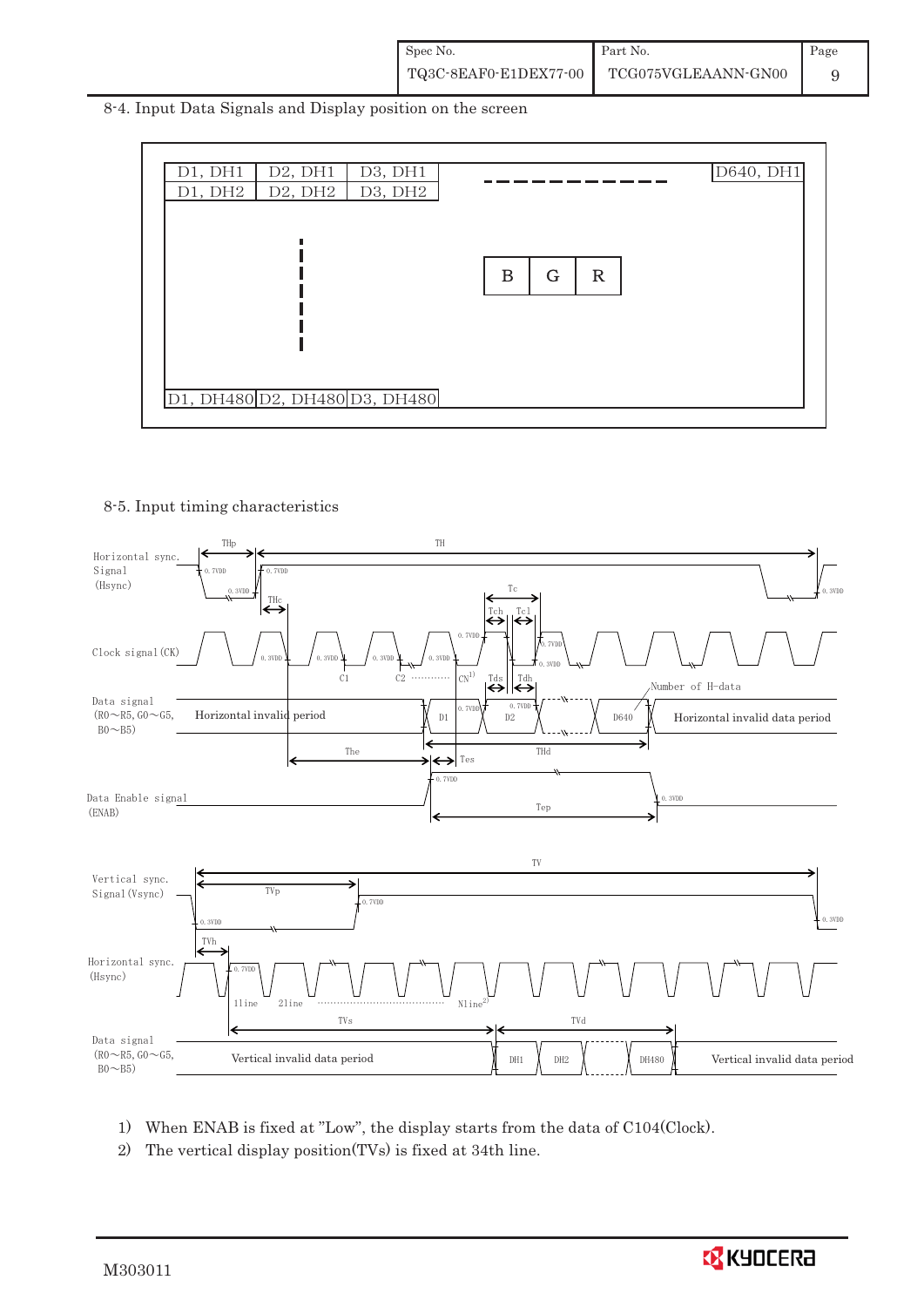Spec No. TQ3C-8EAF0-E1DEX77-00 Part No. TCG075VGLEAANN-GN00 Page 10

## 9. Backlight characteristics

| Item                |        | Symbol | Min.                     | Typ.     | Max.                     | Unit | <b>Note</b>                  |
|---------------------|--------|--------|--------------------------|----------|--------------------------|------|------------------------------|
| Forward current     | 1)     | ΙF     |                          | (60)     | $\sim$                   | mA   | Ta= $-20\sim70$ °C           |
|                     |        |        |                          | (15.8)   | (18.4)                   |      | IF=60mA, Ta= $-20^{\circ}$ C |
| Forward voltage     | 1)     | VF     | $\overline{a}$           | (15.0)   | (17.6)                   |      | IF=60mA, Ta= $25^{\circ}$ C  |
|                     |        |        |                          | (14.6)   | (17.2)                   | V    | IF=60mA, Ta=70 $°C$          |
| Operating life time | 2), 3) | T      | $\overline{\phantom{a}}$ | (50,000) | $\overline{\phantom{a}}$ | h    | IF=60mA, Ta= $25^{\circ}$ C  |

1) For each "AN-CA"

2) When brightness decrease 50% of minimum brightness. The average life of a LED will decrease when the LCD is operating at higher temperatures.

- 3) Life time is estimated data.(Condition : IF=60mA, Ta=25°C in chamber).
- 4) An input current below (TBD)mA may reduce the brightness uniformity of the LED backlight. This is because the amount of light from each LED chip is different. Therefore, please evaluate carefully before finalizing the input current.

#### 10. Lot number identification

The lot number shall be indicated on the back of the backlight case of each LCD.

 $TCG075VGLEAANN\cdot GN00 - H - H - H - H$  MADE IN  $H = H + H$  $\downarrow \downarrow \quad \downarrow \qquad \qquad \downarrow$  $12 \quad 3 \quad 4$  5

| No1. - No5. above indicate            |
|---------------------------------------|
| 1. Year code                          |
| 2. Month code                         |
| 3. Date                               |
| 4. Version Number                     |
| 5. Country of origin (Japan or China) |
|                                       |

| Year | 2011 | 2012 | 2013 | 2014 | 2015 | 2016 |
|------|------|------|------|------|------|------|
| Code |      |      |      |      |      |      |

| Month | Jan. | Feb. | Mar. | Apr. | May | Jun. |
|-------|------|------|------|------|-----|------|
| Code  |      |      |      |      |     |      |

| Month | Jul. | Aug. | Sep. | Oct.       | Nov. | Dec. |
|-------|------|------|------|------------|------|------|
| Code  |      |      |      | $\sqrt{2}$ |      |      |

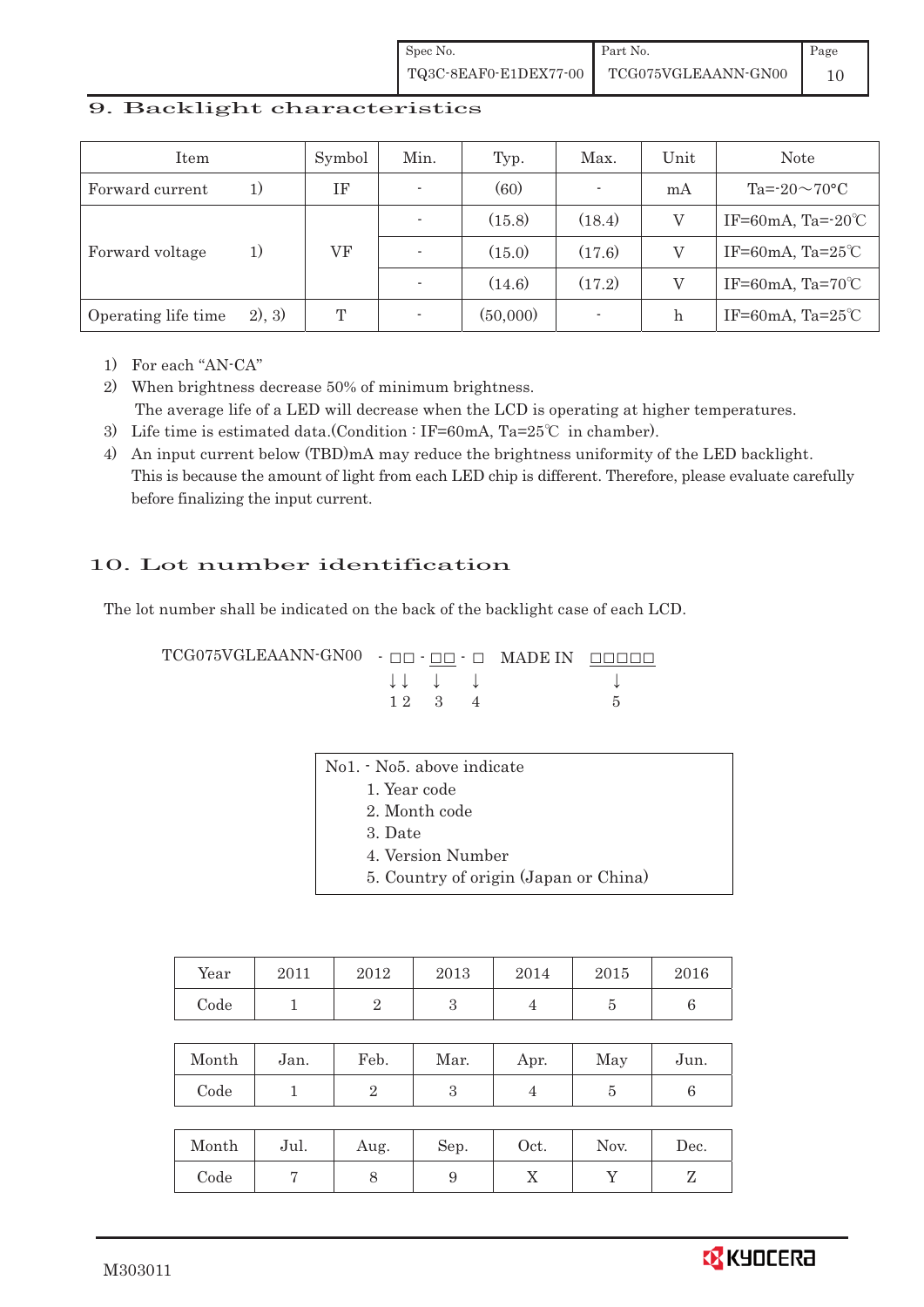#### 11. Warranty

#### 11-1. Incoming inspection

Please inspect the LCD within one month after your receipt.

#### 11-2. Production warranty

Kyocera warrants its LCD's for a period of 12 months from the ship date. Kyocera shall, by mutual agreement, replace or re-work defective LCD's that are shown to be Kyocera's responsibility.

## 12. Precautions for use

#### 12-1. Installation of the LCD

- 1) The LCD module has a grounding hole. Please ground the module to prevent noise and to stabilize its performance as circumstances demand.
- 2) A transparent protection plate shall be added to protect the LCD and its polarizer
- 3) The LCD shall be installed so that there is no pressure on the LSI chips.
- 4) The LCD shall be installed flat, without twisting or bending.
- 5) Please design the housing window so that its edges are between the active area and the effective area of the LCD screen.
- 6) Please refer to the following our recommendable value of Clamp-down torque when installing. Clamp-down torque :  $(TBD) \pm (TBD)N \cdot m$  Please set up 'SPEED-LOW', 'SOFT START-SLOW' when using electric driver. Recommendable screw JIS tapping screw two types nominal dia.(TBD)mm installing boss hole depth 4.85mm Max Washer/mounting hole (Hole diameter)  $\phi$  (TBD)  $\sim \phi$  (TBD)<br>Please be careful not to use high torque which may damage LCD in installation.
- 7) A transparent protection sheet is attached to the polarizer. Please remove the protection film slowly before use, paying attention to static electricity.

#### 12-2. Static electricity

- 1) Since CMOS ICs are mounted directly onto the LCD glass, protection from static electricity is required.
- 2) Workers should use body grounding. Operator should wear ground straps.

#### 12-3. LCD operation

1) The LCD shall be operated within the limits specified. Operation at values outside of these limits may shorten life, and/or harm display images.

#### 12-4. Storage

- 1) The LCD shall be stored within the temperature and humidity limits specified. Store in a dark area, and protect the LCD from direct sunlight or fluorescent light.
- 2) Always store the LCD so that it is free from external pressure onto it.

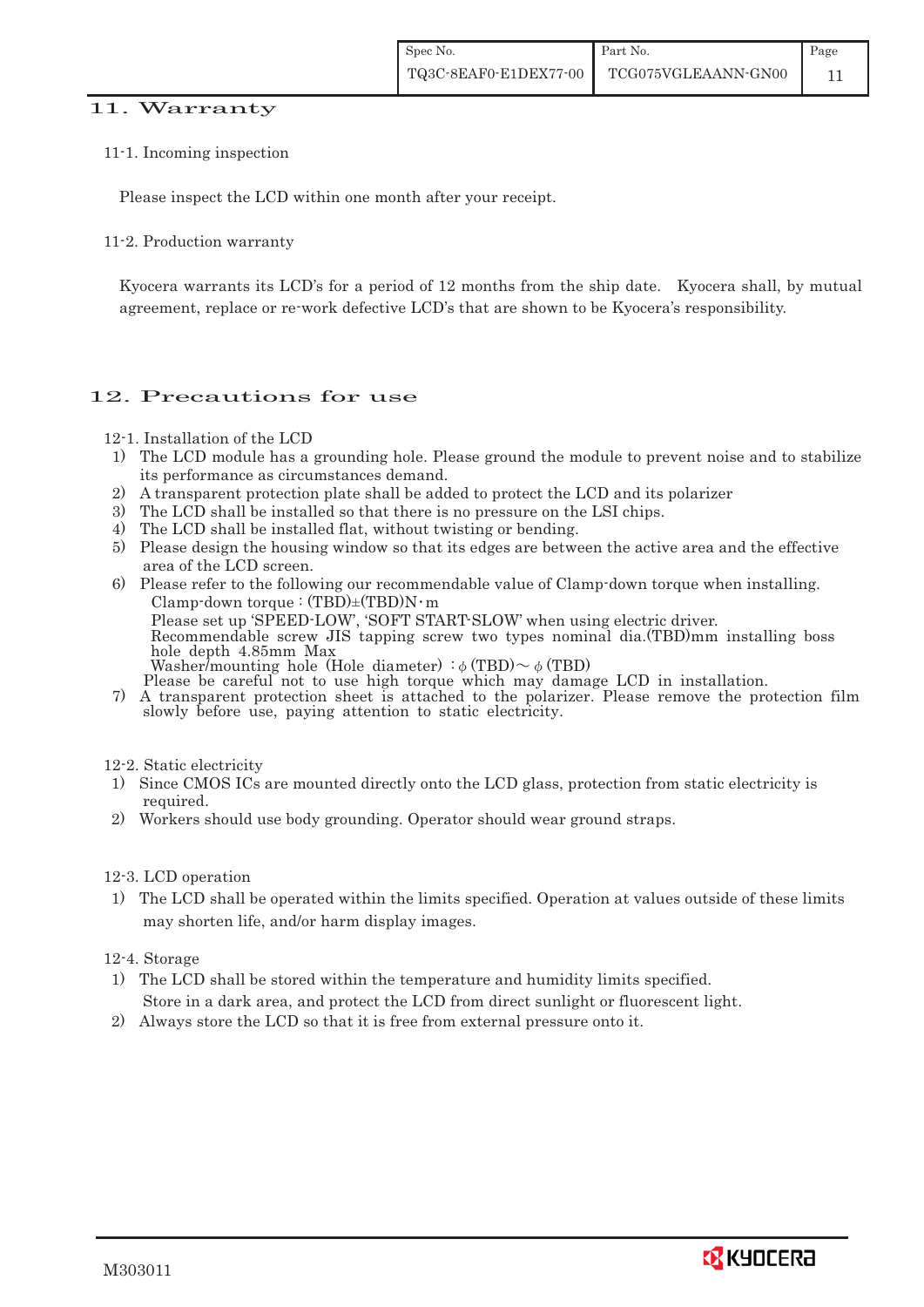#### 12-5. Usage

- 1) DO NOT store in a high humidity environment for extended periods. Polarizer degradation bubbles, and/or peeling off of the polarizer may result.
- 2) The front polarizer is easily scratched or damaged. Prevent touching it with any hard material, and from being pushed or rubbed.
- 3) The LCD screen may be cleaned by wiping the screen surface with a soft cloth or cotton pad using a little Ethanol.
- 4) Water may cause damage or discoloration of the polarizer. Clean condensation or moisture from any source immediately.
- 5) Always keep the LCD free from condensation during testing. Condensation may permanently spot or stain the polarizer.
- 6) Do not pull the LED lead wires and do not bend the root of the wires. Housing should be designed to protect LED lead wires from external stress.
- 7) Do not disassemble LCD because it will result in damage.
- 8) This Kyocera LCD has been specifically designed for use in general electronic devices, but not for use in a special environment such as usage in an active gas. Hence, when the LCD is supposed to be used in a special environment, evaluate the LCD thoroughly beforehand and do not expose the LCD to chemicals such as an active gas.
- 9) Please do not use solid-base image pattern for long hours because a temporary afterimage may appear. We recommend using screen saver etc. in cases where a solid-base image pattern must be used.
- 10) Liquid crystal may leak when the LCD is broken. Be careful not to let the fluid go into your eyes and mouth. In the case the fluid touches your body; rinse it off right away with water and soap.

| Test item                            | Test condition                                                                                        | Test time |                                                            | Judgement                                       |
|--------------------------------------|-------------------------------------------------------------------------------------------------------|-----------|------------------------------------------------------------|-------------------------------------------------|
| High temp.<br>atmosphere             | $80^{\circ}$ C                                                                                        | 240h      | Display function<br>Display quality<br>Current consumption | $: No$ defect<br>$: No$ defect<br>$: No$ defect |
| Low temp.<br>atmosphere              | $-30^{\circ}$ C                                                                                       | 240h      | Display function<br>Display quality<br>Current consumption | $: No$ defect<br>: No defect<br>$: No$ defect   |
| High temp.<br>humidity<br>atmosphere | $40^{\circ}$ C 90% RH                                                                                 | 240h      | Display function<br>Display quality<br>Current consumption | $: No$ defect<br>$: No$ defect<br>$: No$ defect |
| Temp. cycle                          | $-30^{\circ}$ C<br>0.5 <sub>h</sub><br>R.T.<br>0.5 <sub>h</sub><br>$80^{\circ}$ C<br>0.5 <sub>h</sub> | 10cycles  | Display function<br>Display quality<br>Current consumption | $: No$ defect<br>$: No$ defect<br>$: No$ defect |
| High temp.<br>operation              | $70^{\circ}$ C                                                                                        | 500h      | Display function<br>Display quality<br>Current consumption | $: No$ defect<br>$: No$ defect<br>$: No$ defect |

## 13. Reliability test data

1) Each test item uses a test LCD only once. The tested LCD is not used in any other tests.

2) The LCD is tested in circumstances in which there is no condensation.

3) The reliability test is not an out-going inspection.

4) The result of the reliability test is for your reference purpose only. The reliability test is conducted only to examine the LCD's capability.

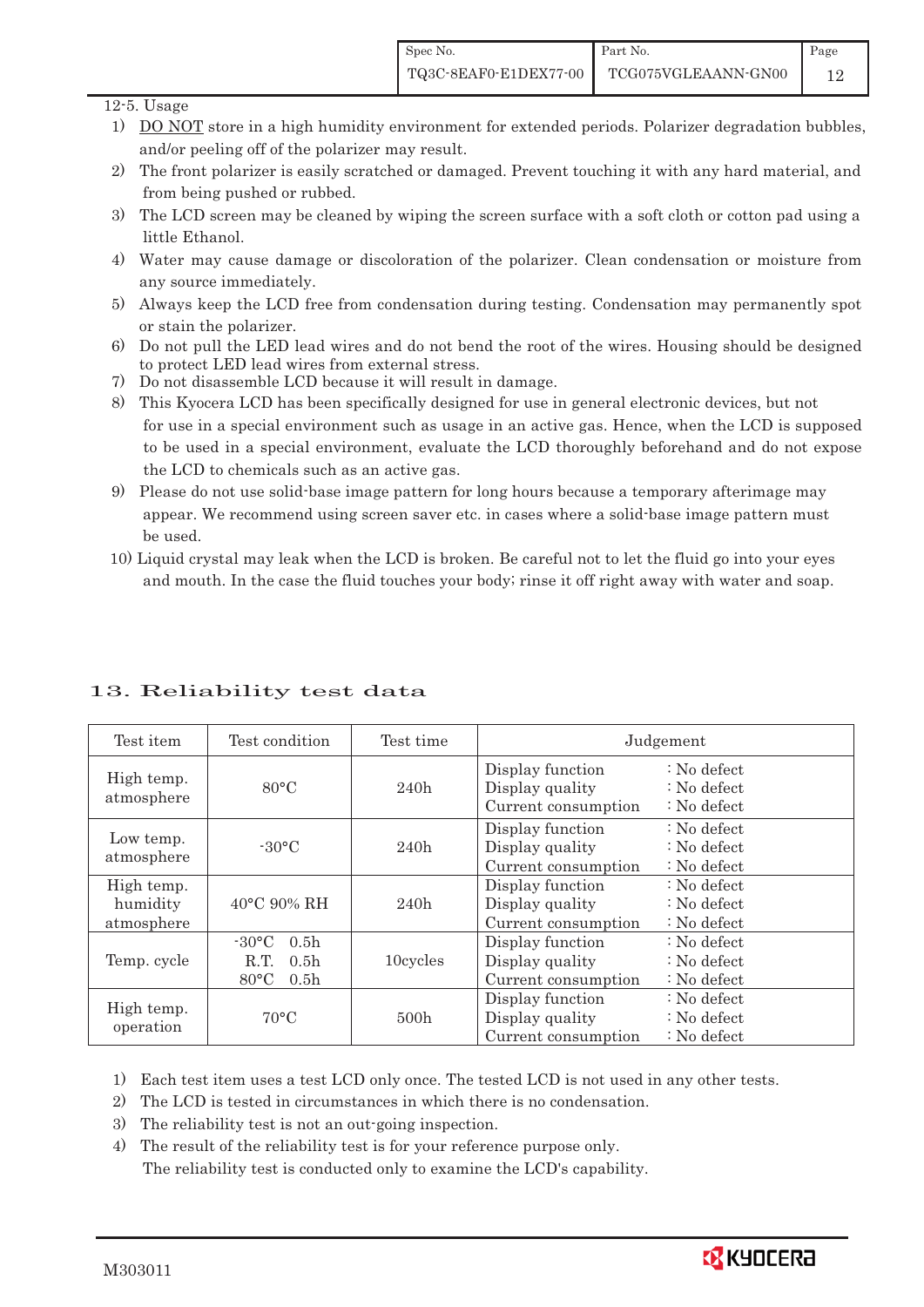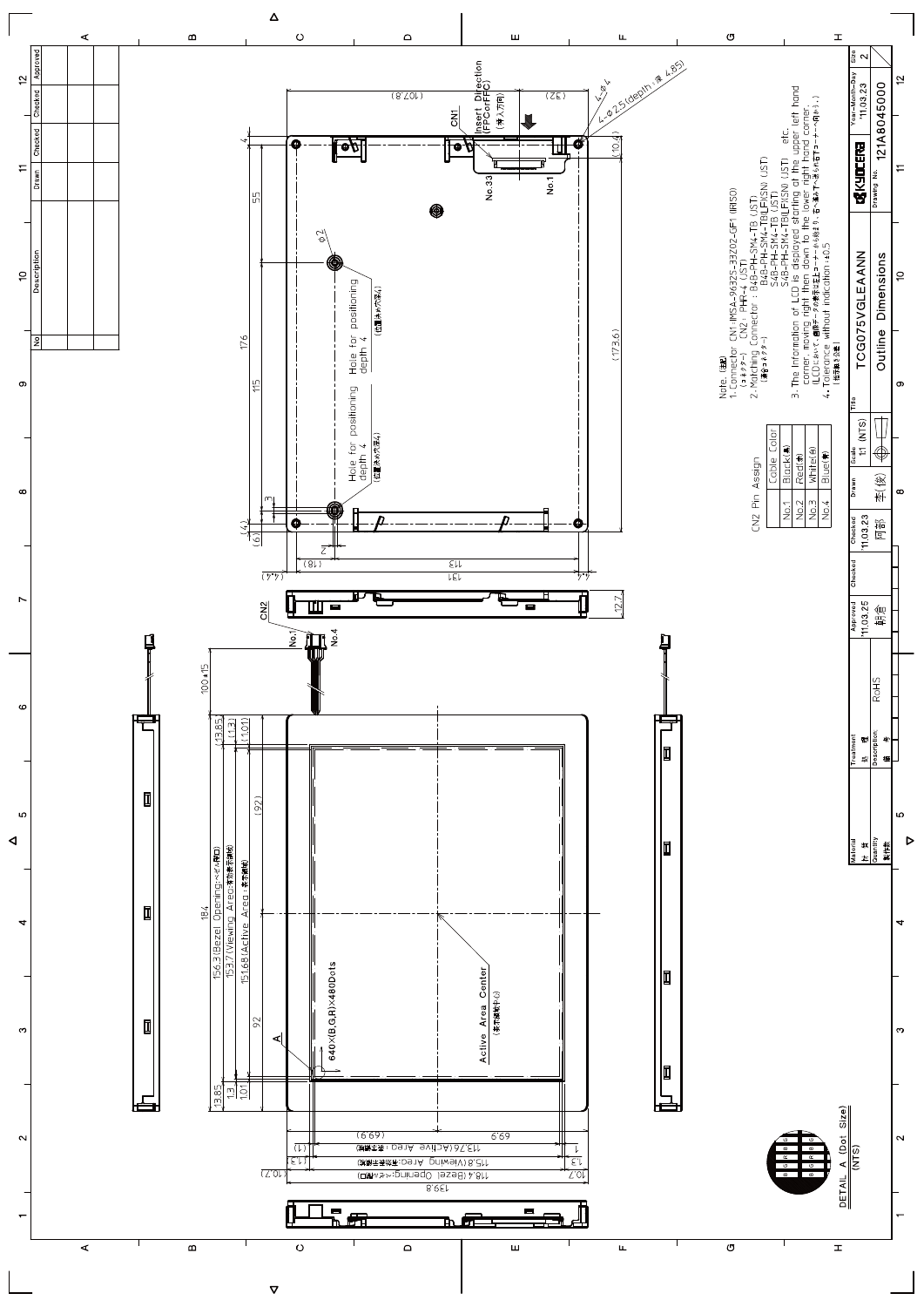| Spec No. | TQ3C-8EAF0-E2DEX77-00 |
|----------|-----------------------|
| Date     | March 25, 2011        |

# KYOCERA INSPECTION STANDARD

# TYPE : TCG075VGLEAANN-GN00

## KYOCERA CORPORATION KAGOSHIMA HAYATO PLANT LCD DIVISION

| Original       |             | Designed by $:$ Engineering dept. | Confirmed by $:QA$ dept. |         |          |
|----------------|-------------|-----------------------------------|--------------------------|---------|----------|
| Issue Date     | Prepared    | Checked                           | Approved                 | Checked | Approved |
| March 25, 2011 | S. Hatanaka | V<br>Jamazaki                     | M.FijiTani [Lhamaus      |         |          |

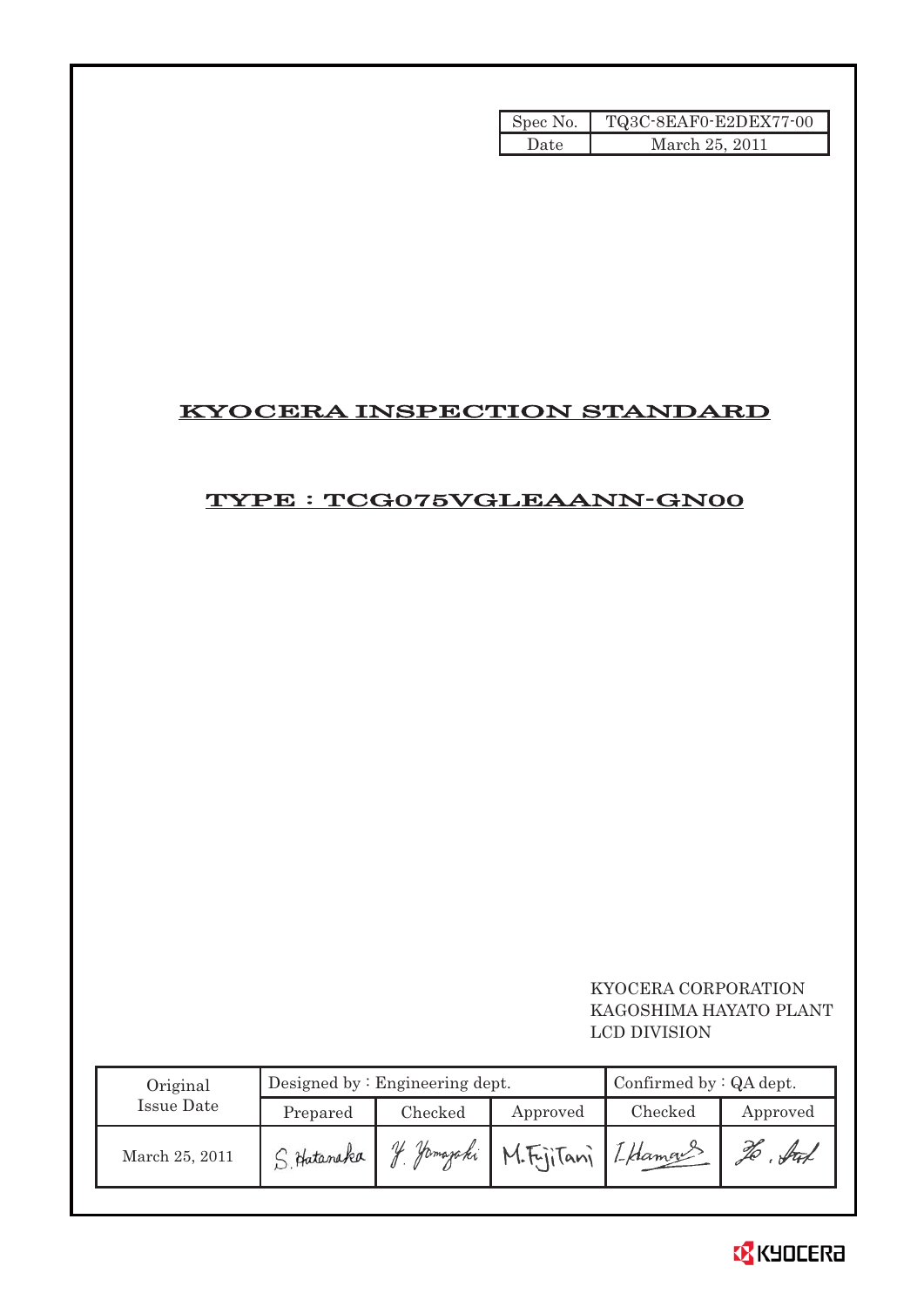| Spec No.              | Part No.            | Page |
|-----------------------|---------------------|------|
| TQ3C-8EAF0-E2DEX77-00 | TCG075VGLEAANN-GN00 |      |

| Designed by : Engineering dept.<br>Confirmed by $\colon$ QA dept.<br>$\rm{Date}$<br>$\ensuremath{\mathrm{Prepared}}$<br>$\rm Checked$<br>$\rm Checked$<br>${\Large\bf Approved}$<br>${\Large\bf Approved}$<br>Rev.No.<br>$\label{eq:2} \textbf{Descriptions}$<br>$\rm{Date}$<br>Page |  |  | Revision record |  |  |
|--------------------------------------------------------------------------------------------------------------------------------------------------------------------------------------------------------------------------------------------------------------------------------------|--|--|-----------------|--|--|
|                                                                                                                                                                                                                                                                                      |  |  |                 |  |  |
|                                                                                                                                                                                                                                                                                      |  |  |                 |  |  |
|                                                                                                                                                                                                                                                                                      |  |  |                 |  |  |
|                                                                                                                                                                                                                                                                                      |  |  |                 |  |  |
|                                                                                                                                                                                                                                                                                      |  |  |                 |  |  |
|                                                                                                                                                                                                                                                                                      |  |  |                 |  |  |
|                                                                                                                                                                                                                                                                                      |  |  |                 |  |  |
|                                                                                                                                                                                                                                                                                      |  |  |                 |  |  |
|                                                                                                                                                                                                                                                                                      |  |  |                 |  |  |
|                                                                                                                                                                                                                                                                                      |  |  |                 |  |  |
|                                                                                                                                                                                                                                                                                      |  |  |                 |  |  |
|                                                                                                                                                                                                                                                                                      |  |  |                 |  |  |
|                                                                                                                                                                                                                                                                                      |  |  |                 |  |  |
|                                                                                                                                                                                                                                                                                      |  |  |                 |  |  |
|                                                                                                                                                                                                                                                                                      |  |  |                 |  |  |
|                                                                                                                                                                                                                                                                                      |  |  |                 |  |  |
|                                                                                                                                                                                                                                                                                      |  |  |                 |  |  |
|                                                                                                                                                                                                                                                                                      |  |  |                 |  |  |
|                                                                                                                                                                                                                                                                                      |  |  |                 |  |  |
|                                                                                                                                                                                                                                                                                      |  |  |                 |  |  |
|                                                                                                                                                                                                                                                                                      |  |  |                 |  |  |
|                                                                                                                                                                                                                                                                                      |  |  |                 |  |  |
|                                                                                                                                                                                                                                                                                      |  |  |                 |  |  |
|                                                                                                                                                                                                                                                                                      |  |  |                 |  |  |
|                                                                                                                                                                                                                                                                                      |  |  |                 |  |  |
|                                                                                                                                                                                                                                                                                      |  |  |                 |  |  |
|                                                                                                                                                                                                                                                                                      |  |  |                 |  |  |
|                                                                                                                                                                                                                                                                                      |  |  |                 |  |  |
|                                                                                                                                                                                                                                                                                      |  |  |                 |  |  |
|                                                                                                                                                                                                                                                                                      |  |  |                 |  |  |
|                                                                                                                                                                                                                                                                                      |  |  |                 |  |  |
|                                                                                                                                                                                                                                                                                      |  |  |                 |  |  |
|                                                                                                                                                                                                                                                                                      |  |  |                 |  |  |
|                                                                                                                                                                                                                                                                                      |  |  |                 |  |  |
|                                                                                                                                                                                                                                                                                      |  |  |                 |  |  |
|                                                                                                                                                                                                                                                                                      |  |  |                 |  |  |
|                                                                                                                                                                                                                                                                                      |  |  |                 |  |  |
|                                                                                                                                                                                                                                                                                      |  |  |                 |  |  |
|                                                                                                                                                                                                                                                                                      |  |  |                 |  |  |
|                                                                                                                                                                                                                                                                                      |  |  |                 |  |  |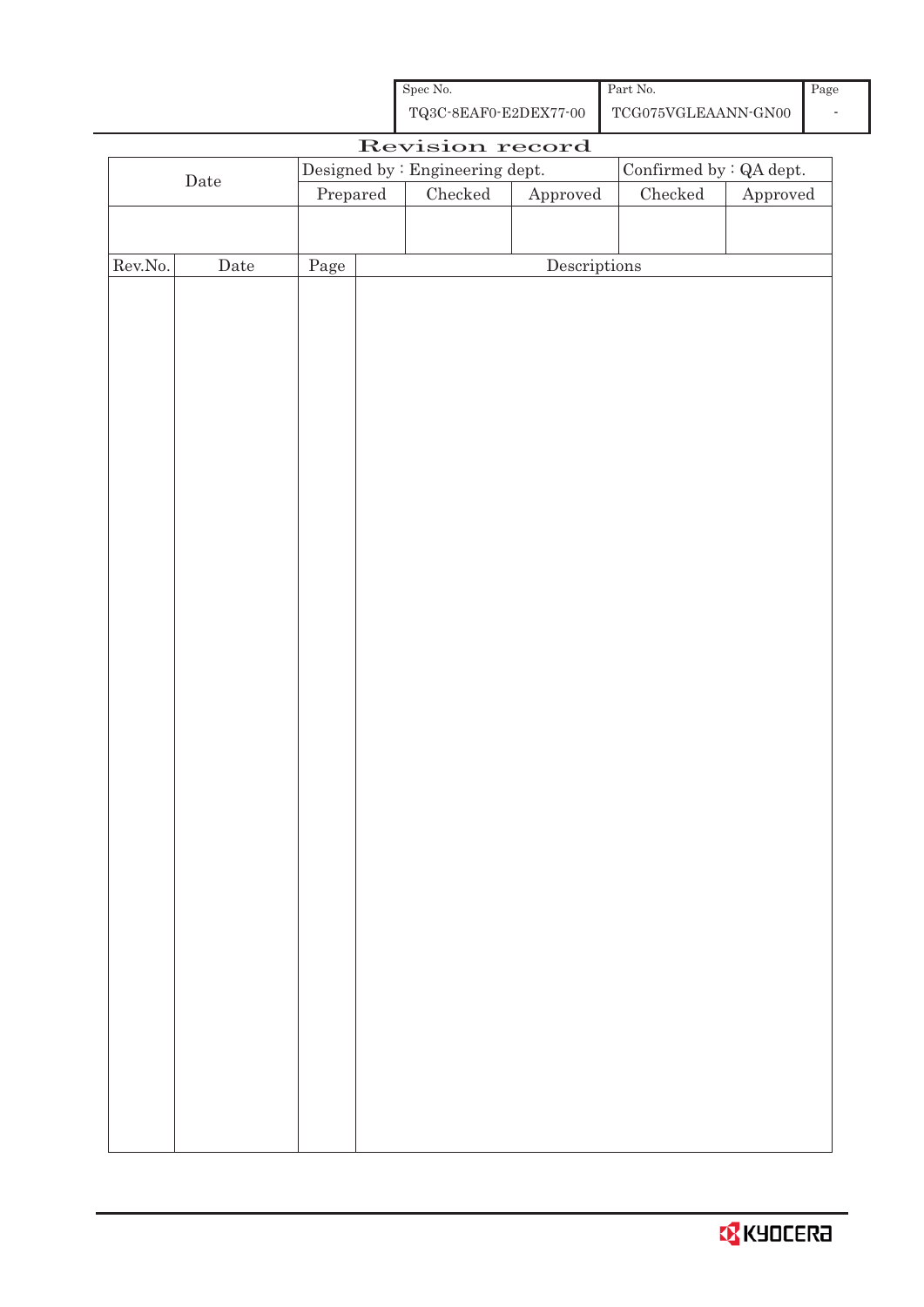Page 1

# Visuals specification

| ------------ |  |
|--------------|--|
| 1) Note      |  |
|              |  |

|                 |                 |                           | <b>Note</b>                                                                            |  |  |  |  |  |
|-----------------|-----------------|---------------------------|----------------------------------------------------------------------------------------|--|--|--|--|--|
| General         | 1.              |                           | Customer identified anomalies not defined within this inspection standard shall be     |  |  |  |  |  |
|                 |                 |                           | reviewed by Kyocera, and an additional standard shall be determined by mutual          |  |  |  |  |  |
|                 | consent.        |                           |                                                                                        |  |  |  |  |  |
|                 | 2.              |                           | This inspection standard about the image quality shall be applied to any defect within |  |  |  |  |  |
|                 |                 |                           | the effective viewing area and shall not be applicable to outside of the area.         |  |  |  |  |  |
|                 |                 |                           |                                                                                        |  |  |  |  |  |
|                 | 3.              | Inspection conditions     |                                                                                        |  |  |  |  |  |
|                 | Luminance       |                           | : 500 Lux min.                                                                         |  |  |  |  |  |
|                 |                 | Inspection distance       | : 300 mm.                                                                              |  |  |  |  |  |
|                 | Temperature     |                           | : $25 \pm 5^{\circ}$ C                                                                 |  |  |  |  |  |
|                 | Direction       |                           | : Directly above                                                                       |  |  |  |  |  |
| Definition of   | Dot defect      | Bright dot defect         | The dot is constantly "on" when power applied to the                                   |  |  |  |  |  |
| inspection item |                 |                           | LCD, even when all "Black" data sent to the screen.                                    |  |  |  |  |  |
|                 |                 |                           | Inspection tool: 5% Transparency neutral density filter.                               |  |  |  |  |  |
|                 |                 |                           | Count dot: If the dot is visible through the filter.                                   |  |  |  |  |  |
|                 |                 |                           | Don't count dot: If the dot is not visible through the                                 |  |  |  |  |  |
|                 |                 |                           | filter.                                                                                |  |  |  |  |  |
|                 |                 |                           | G B <br>$R$ <sup>G</sup><br>в                                                          |  |  |  |  |  |
|                 |                 |                           | G<br>B<br>G<br>B<br>R<br>dot defect                                                    |  |  |  |  |  |
|                 |                 |                           | RGBRGBRG                                                                               |  |  |  |  |  |
|                 |                 | Black dot defect          | The dot is constantly "off" when power applied to the                                  |  |  |  |  |  |
|                 |                 |                           | LCD, even when all "White" data sent to the screen.                                    |  |  |  |  |  |
|                 |                 | Adjacent dot              | Adjacent dot defect is defined as two or more bright dot                               |  |  |  |  |  |
|                 |                 |                           | defects or black dot defects.                                                          |  |  |  |  |  |
|                 |                 |                           |                                                                                        |  |  |  |  |  |
|                 |                 |                           | R<br><b>GBR</b>                                                                        |  |  |  |  |  |
|                 |                 |                           | RGBRGBRGB<br>dot defect                                                                |  |  |  |  |  |
|                 |                 |                           | G<br>R<br>G<br>B<br>B<br>R<br>G                                                        |  |  |  |  |  |
|                 | External        | Bubble, Scratch,          | Visible operating (all pixels "Black" or "White") and non                              |  |  |  |  |  |
|                 | inspection      | Foreign particle          | operating.                                                                             |  |  |  |  |  |
|                 |                 | (Polarizer, Cell,         |                                                                                        |  |  |  |  |  |
|                 |                 | Backlight)                |                                                                                        |  |  |  |  |  |
|                 |                 | Appearance                | Does not satisfy the value at the spec.                                                |  |  |  |  |  |
|                 |                 | inspection                |                                                                                        |  |  |  |  |  |
|                 | Others          | LED wire                  | Damaged to the LED wires, connector, pin, functional                                   |  |  |  |  |  |
|                 |                 |                           | failure or appearance failure.                                                         |  |  |  |  |  |
|                 | Definition      | Definition of circle size | Definition of linear size                                                              |  |  |  |  |  |
|                 | of size         |                           |                                                                                        |  |  |  |  |  |
|                 |                 |                           |                                                                                        |  |  |  |  |  |
|                 |                 |                           |                                                                                        |  |  |  |  |  |
|                 |                 |                           |                                                                                        |  |  |  |  |  |
|                 |                 |                           |                                                                                        |  |  |  |  |  |
|                 | $d = (a + b)/2$ |                           |                                                                                        |  |  |  |  |  |